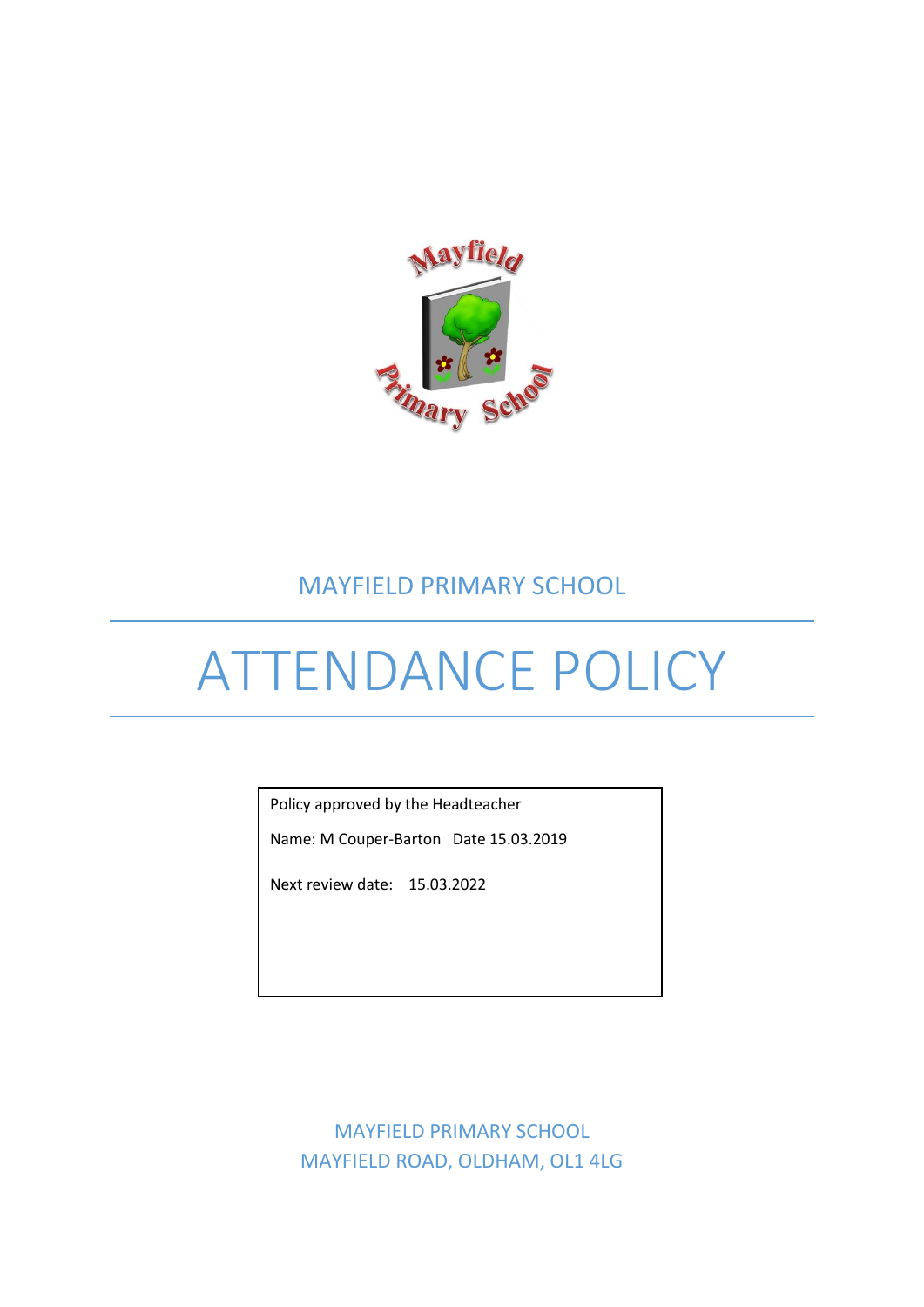# **MAYFIELD PRIMARY SCHOOL ATTENDANCE POLICY**

At Mayfield Primary School we are proud of our high attendance levels and aim to improve them still further. Ensuring that your child attends school every day is one of the most important things you can do to guarantee their success.

Studies have shown that poor attendance is linked to poor attainment. Therefore, every parentshould aim to ensure that their child achieves maximum attendance each academic year. We believe that a strong partnership between school and home is a key factor in ensuring children attend school regularly.

At Mayfield, we want all our children to enjoy learning and achieve their full potential. For that reason, we have the following attendance policy.

# **ABSENCES**

**All absence must be reported by 9.30am on the first day of absence.** If we receive no contact from parents we will contact them via the school texting system and/or telephone them directly. However, the absence may still be recorded as unauthorised if parents fail to contact us. If we are unable to make contact by telephone, you may be visited at home. All absences without reason will be marked as unauthorised on a child's attendance record.

# **PUNCTUALITY**

Good punctuality is essential for students' progress. Pupils who are late for school miss important instructions at the start of the day which can lead to lost learning opportunities. Persistent lateness will lead to parents/carers being contacted by the Attendance Officer to discuss how the situation can be improved.

**Doors open at 8.45am and school starts at 8.55am.** The doors are locked and the register is taken at 9am, so that learning can start promptly. Children arriving after this time will have to sign in at the school office and will receive a late mark. Children arriving after 9.30am will receive an unauthorised mark for the morning session.

#### **APPOINTMENTS**

School requests that where possible, medical appointments for children are made outside of school hours. However, we understand that this is sometimes difficult, on these occasions please provide school with a medical card or letter.

#### **HOLIDAYS IN TERM TIME**

Following clarification by the Supreme Court and updated guidance from The Schools Attendance Improvement Service, holidays in term time cannot be authorised absences. They will always be unauthorised absences. In very extreme, exceptional circumstances, the Head Teacher may authorise an absence in term time but this will only be in very rare cases. Any unauthorised holiday of 10 school sessions or more (i.e. 5 school days) will be referred to the Local Authority for consideration of a penalty notice.

Prior to booking any holidays during term time applications in writing must be made to the Head Teacher, Mr Couper-Barton; there must be a minimum of 6 weeks' notice given by the parent/carer.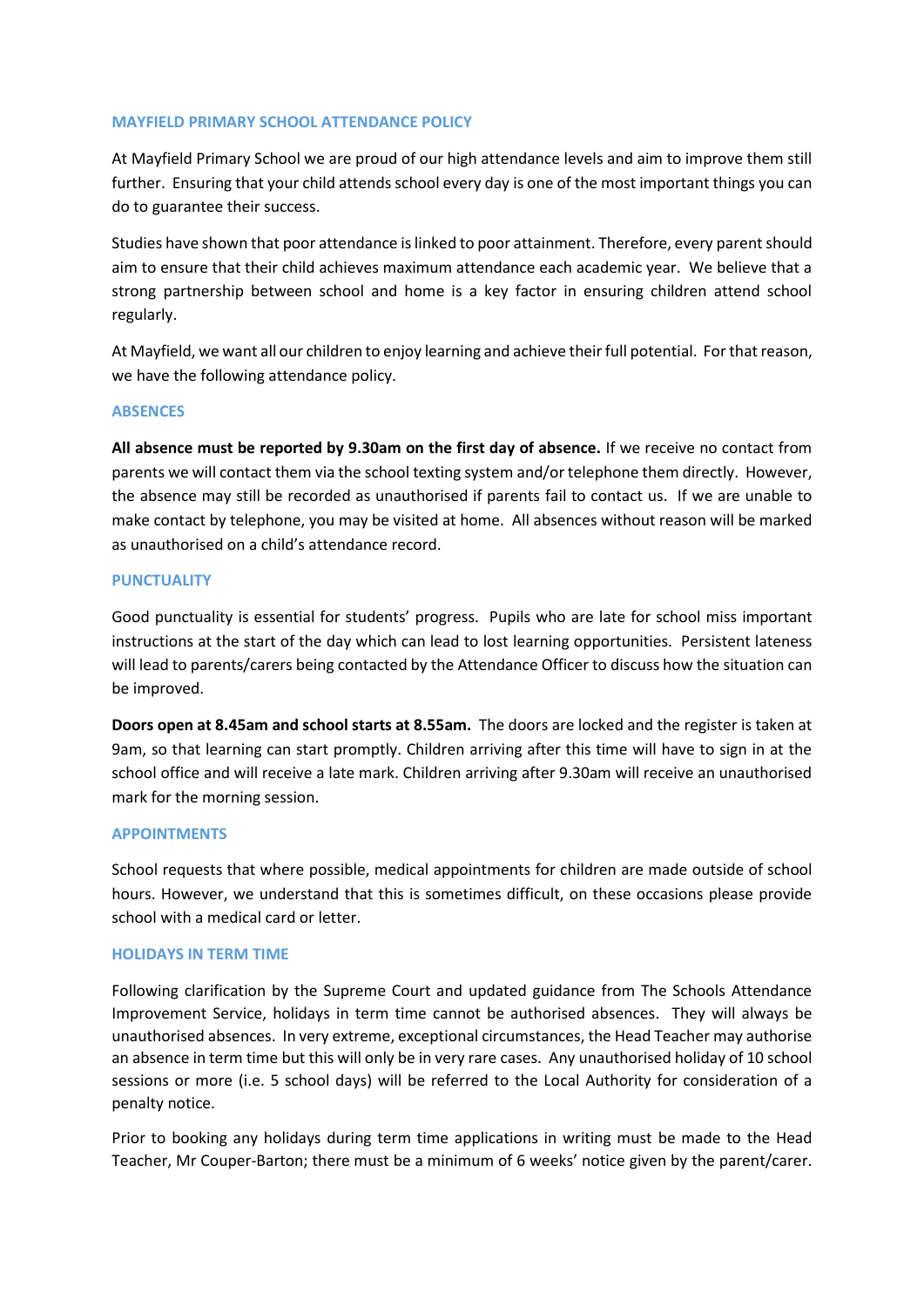Request forms are obtainable at the school office, along with leaflets on the impact and possible consequence of taking a child out of school during term time.

# **RELIGIOUS OBSERVANCE**

Requests for absence related to religious observance should be made in writing, in advance, to the Headteacher. Such requests will only be granted where the day is exclusively set apart for religious observance by the religious body to which the parents/carers belong.

# **HOW WE WILL WORK WITH PARENTS/CARERS WHEN THERE IS AN ATTENDANCE CONCERN**

If we have concerns about a child's attendance at school the Attendance Officer will:

- Contact the parents/carer to discuss strategies to improve attendance and to offer support where appropriate.
- Parents may be invited to attend a meeting with the Attendance Officer to discuss the situation.
- This will lead to the development of a bespoke attendance improvement plan which will be confirmed in writing.
- School and parents/carers will work together to complete the plan.
- If necessary, school may refer the pupil to the Schools Attendance Improvement Service "Fasttrack to attendance" Framework. The Fast-Track framework is used to try and engage the child, parent/carer with school and Education Attendance Service (EAS), and to improve the child's attendance by addressing any issues that might be hampering their school attendance.

# **PENALTY NOTICES/FINES**

If we continue to have concerns about attendance, school may request that a Penalty Notice through the Education Attendance Service is issued to a parent/carer. This will only be used when parents/carers have been informed of our concerns and offered support but do not work with us and/or show continued and sustained improvement.

Parents can be prosecuted in the Magistrates Court under Section 444(1) or (1A) of the Education Act 1996, for failure to ensure the regular attendance of their child in education.

If a registered pupil is absent without authorisation from school or alternative provision then the parent is guilty under section 444(1) of the Education Act 1996.

If the parent knows that their child is failing to attend regularly at school and fails to cause them to do so, then they are guilty of an offence under section 444 (1A) of the Education Act 1996

Penalty Notices will be requested for the following reasons:

1. Persistent late arrival at school after 9.30am.

- 2. Unauthorised absences when no reasons have been provided by the parent/carer
- 3. Unauthorised holidays during term time.